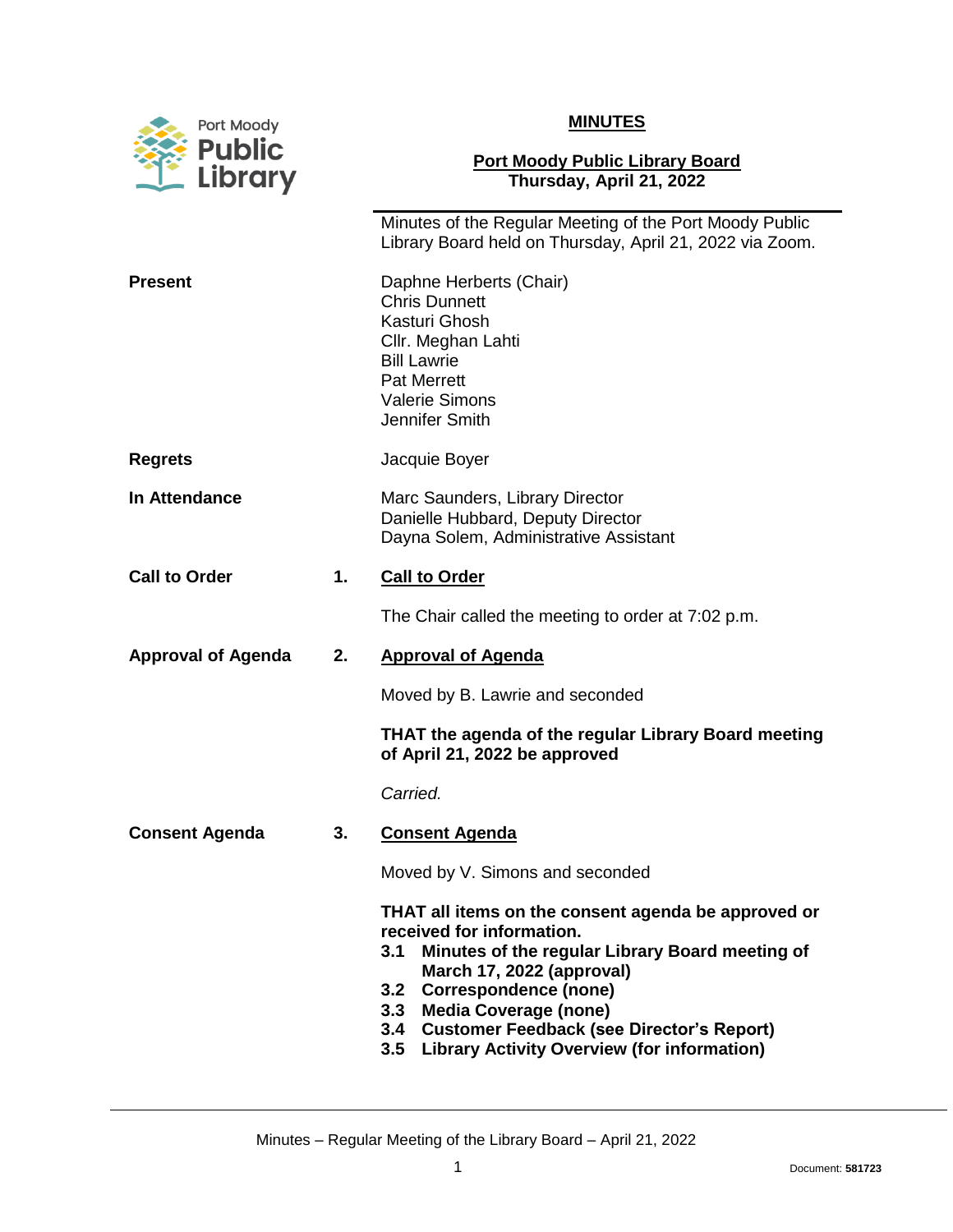## **3.6 Revenue and Expenses to March 31, 2022 (for information)**

*Carried.*

|                                                | 4.  | <b>New Business</b>                                                                                                                                                                                         |
|------------------------------------------------|-----|-------------------------------------------------------------------------------------------------------------------------------------------------------------------------------------------------------------|
| <b>Library Director's</b><br><b>Report</b>     | 4.1 | <b>Library Director's Report</b>                                                                                                                                                                            |
|                                                |     | The Director's Report was received for information.                                                                                                                                                         |
| <b>Report on 2021 SOFI</b>                     | 4.2 | 2021 Statement of Financial Information                                                                                                                                                                     |
|                                                |     | Moved by B. Lawrie and seconded                                                                                                                                                                             |
|                                                |     | THAT the Library's 2021 Statement of Financial<br>Information be approved                                                                                                                                   |
|                                                |     | Carried.                                                                                                                                                                                                    |
| Mission, Vision,<br><b>Values Presentation</b> | 4.3 | Presentation: Thinking About Our Mission, Vision, Values                                                                                                                                                    |
|                                                |     | The Director presented topics to encourage trustees to<br>reflect on the Library's mission, vision, and values prior to<br>the June 24/25 workshop.                                                         |
|                                                | 5.  | <b>Reports from Board Committees/Representatives</b>                                                                                                                                                        |
| <b>Board Chair</b>                             | 5.1 | Update from Library Board Chair                                                                                                                                                                             |
|                                                |     | The Chair noted the easing of COVID-19 restrictions and<br>requested that the Director survey trustees on meeting in-<br>person again.                                                                      |
| <b>Policy Review</b><br><b>Committee</b>       | 5.2 | <b>Policy Review Committee</b>                                                                                                                                                                              |
|                                                |     | The Policy Review Committee provided a recommendation<br>on Port Moody Public Library becoming fine free.                                                                                                   |
|                                                |     | Moved by K. Ghosh and seconded                                                                                                                                                                              |
|                                                |     | THAT the Library Board directs staff to bring this topic<br>back for board discussion in March 2025, and in the<br>interim develop a strategy to gradually reduce the<br>library's dependence on late fees. |
|                                                |     | Carried.                                                                                                                                                                                                    |
| <b>BCLTA</b>                                   | 5.3 | <b>BCLTA</b>                                                                                                                                                                                                |